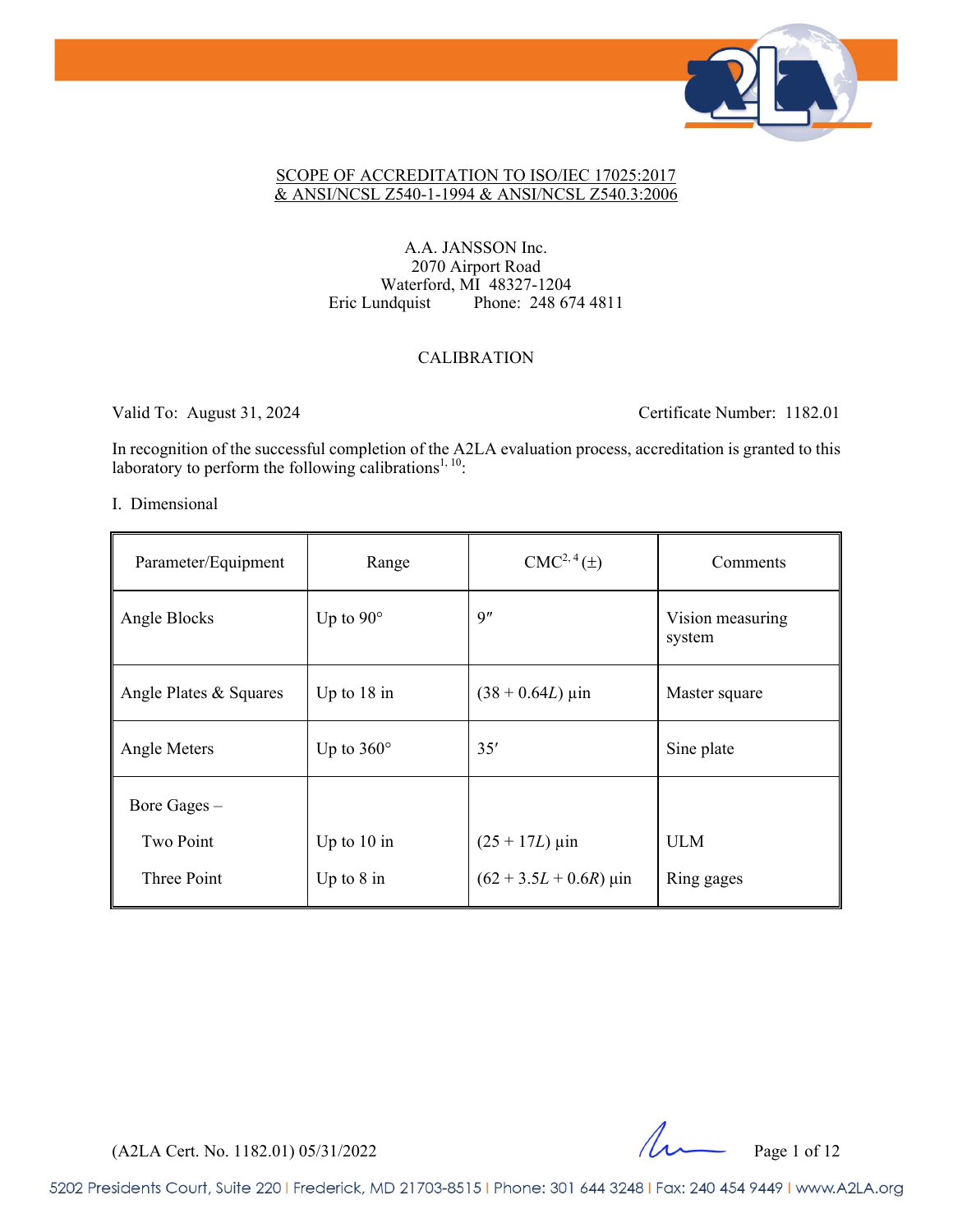| Parameter/Equipment                                                                                                   | Range                                                                                                                     | $CMC2, 4(\pm)$                                                                      | Comments                                  |
|-----------------------------------------------------------------------------------------------------------------------|---------------------------------------------------------------------------------------------------------------------------|-------------------------------------------------------------------------------------|-------------------------------------------|
| Calipers <sup>3, 6</sup> –                                                                                            |                                                                                                                           |                                                                                     |                                           |
| Dial & Vernier                                                                                                        | Up to 80 in                                                                                                               | $(100 + 3.5L) \,\mu\text{in}$                                                       | Gage blocks and                           |
| Digital                                                                                                               | Up to $20$ in<br>$($ > 20 to 80) in                                                                                       | $(110 + 3.5L)$ µin<br>$(59 + 7.5L) \,\mu\text{in}$                                  | caliper checker                           |
| <b>Chamfer Gages</b>                                                                                                  | Up to $2$ in                                                                                                              | $380 \mu$ in                                                                        | Comparison to master<br>ring or plug gage |
| Comparator Gages,<br>Differential Probes<br>(LVDT), Blanchette OD<br>$\alpha$ Mikrokator <sup>3</sup>                 | 2 µin resolution<br>5 µin resolution<br>10 µin resolution<br>20 µin resolution<br>50 µin resolution<br>100 µin resolution | $4 \mu$ in<br>$5 \mu$ in<br>$8 \mu$ in<br>$12 \mu$ in<br>$34 \mu$ in<br>$73 \mu$ in | Master gage blocks                        |
| Concentricity Gage                                                                                                    | Up to $4$ in                                                                                                              | $36 \mu$ in                                                                         | Indicator and master pin<br>gage          |
| Depth Micrometer -                                                                                                    |                                                                                                                           |                                                                                     |                                           |
| <b>Linearity Resolution</b><br>$0.001$ in<br>$0.0004$ in<br>$0.0001$ in<br>0.000 040 in<br><b>Flatness Resolution</b> | Up to $12$ in<br>Up to $12$ in<br>Up to $12$ in<br>Up to $12$ in                                                          | $320 \mu$ in<br>$250 \mu$ in<br>$(40 + 10L)$ µin<br>$(40 + 0.01L) \,\mu \text{in}$  | Comparison to gage<br>blocks              |
| $0.001$ in<br>$0.0004$ in<br>$0.0001$ in<br>0.000 040 in                                                              | Up to 12 in<br>Up to $12$ in<br>Up to $12$ in<br>Up to 12 in                                                              | $300 \mu$ in<br>$200 \mu$ in<br>$54 \mu$ in<br>$47 \mu$ in                          |                                           |
| Feeler Gages                                                                                                          | Up to $0.2$ in                                                                                                            | $(11 + 100L)$ µin                                                                   | Universal length<br>measuring machine     |
| Flatness                                                                                                              | Up to $5$ in<br>$(5 \text{ to } 12)$ in                                                                                   | $8 \mu$ in<br>$9 \mu$ in                                                            | Optical flat                              |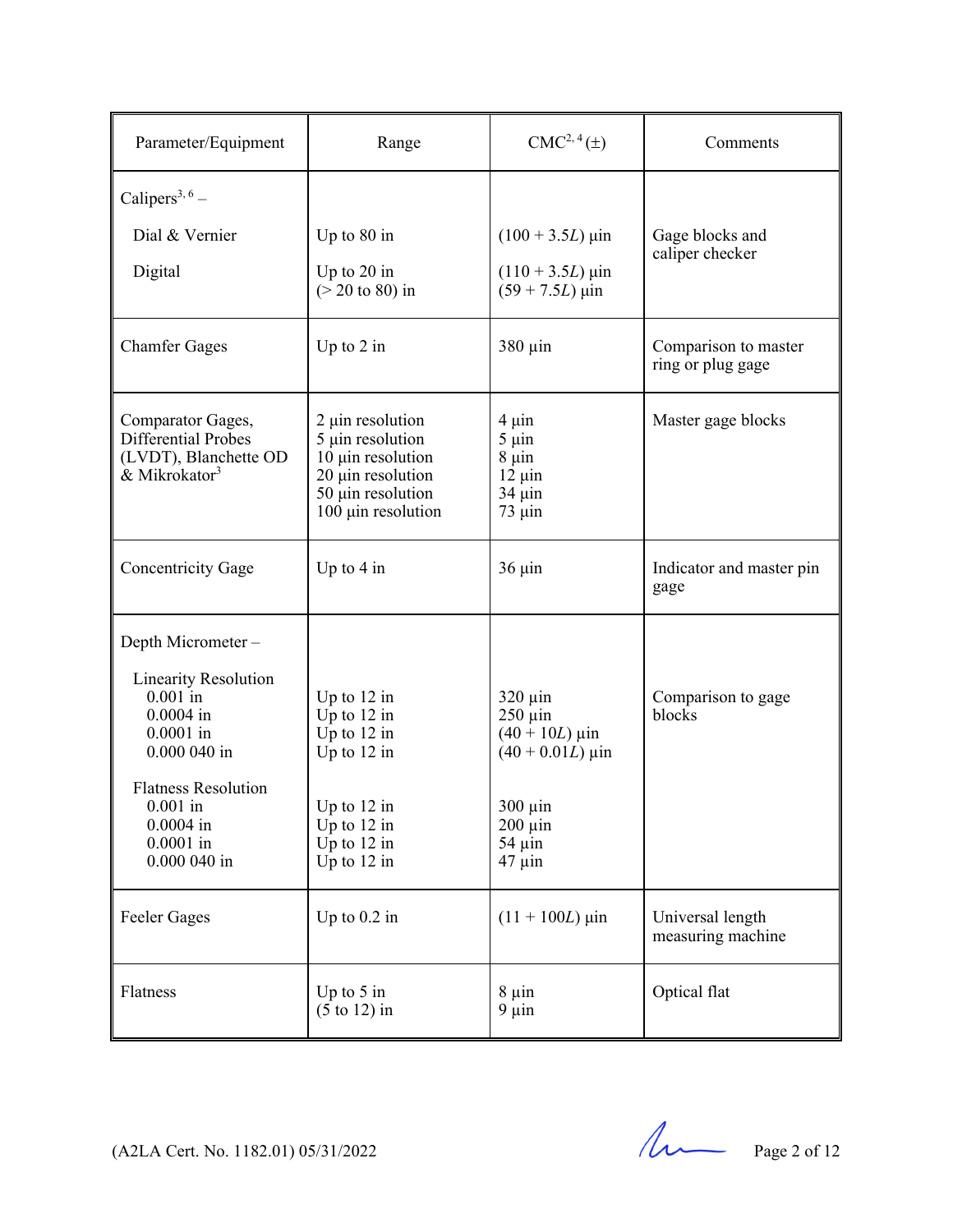| Parameter/Equipment                                                                                                                   | Range                                                                   | CMC <sup>2, 4</sup> (±)                                                                                                          | Comments                                         |
|---------------------------------------------------------------------------------------------------------------------------------------|-------------------------------------------------------------------------|----------------------------------------------------------------------------------------------------------------------------------|--------------------------------------------------|
| Gage Blocks                                                                                                                           | Up to $0.10$ in<br>$(> 0.10 \text{ to } 4) \text{ in}$<br>$($ 20 $)$ in | $3.5 \mu$ in<br>$(1.7 + 1.2L) \,\mu$ in<br>$(7 + 0.8L)$ µin                                                                      | Master gage blocks                               |
| Glass Graduated Rules &<br>Reticles $-$                                                                                               |                                                                         |                                                                                                                                  |                                                  |
| Linearity<br>Squareness                                                                                                               | Up to $24$ in<br>Up to $12$ in                                          | $(80 + 2.2L) \,\mu \text{in}$<br>$(120 + 5.3L) \,\mu \text{in}$                                                                  | Vision measuring system                          |
| Height Gages <sup>3</sup> –<br>Resolution<br>$0.000050$ in<br>$0.000100$ in<br>$0.000500$ in<br>$0.001$ 000 in                        | Up to 48 in                                                             | $(45 + 3.5L)$ µin<br>$(58 + 3.3L) \,\mu\text{in}$<br>$(240 + 2.5L)$ µin<br>$(580 + 0.5L)$ uin                                    | Comparison to gage<br>blocks                     |
| <b>Height Masters</b>                                                                                                                 | Up to $24$ in                                                           | $(22 + 1.8L)$ µin                                                                                                                | Comparison to gage<br>blocks                     |
| Indicators <sup>3</sup> – Dial, Digital &<br>Test                                                                                     |                                                                         |                                                                                                                                  |                                                  |
| $0.000020$ in resolution<br>0.000 050 in resolution<br>0.000 100 in resolution<br>0.000 500 in resolution<br>0.001 000 in resolution  | Up to $1$ in                                                            | $30 \mu$ in<br>$35 \mu$ in<br>$35 \mu$ in<br>$100 \mu$ in<br>$200 \mu$ in                                                        | Universal length<br>measuring machine<br>(ULM)   |
| 0.000 020 in resolution<br>0.000 050 in resolution<br>$0.000$ 100 in resolution<br>0.000 500 in resolution<br>0.001 000 in resolution | Up to $0.2$ in                                                          | $28 \mu$ in<br>34 µin<br>$34 \mu$ in<br>$34 \mu$ in<br>$45 \mu$ in                                                               | Indicator calibrator                             |
| 0.000 020 in resolution<br>0.000 050 in resolution<br>0.000 100 in resolution<br>0.000 500 in resolution<br>$0.001$ 000 in resolution | Up to $12$ in                                                           | $14 \mu$ in<br>$21 \mu$ in<br>$(100 + 4.5L) \,\mu \text{in}$<br>$(170 + 0.5L) \,\mu \text{in}$<br>$(300 + 0.3L) \,\mu \text{in}$ | Gage blocks, gage stand,<br>anvil or master flat |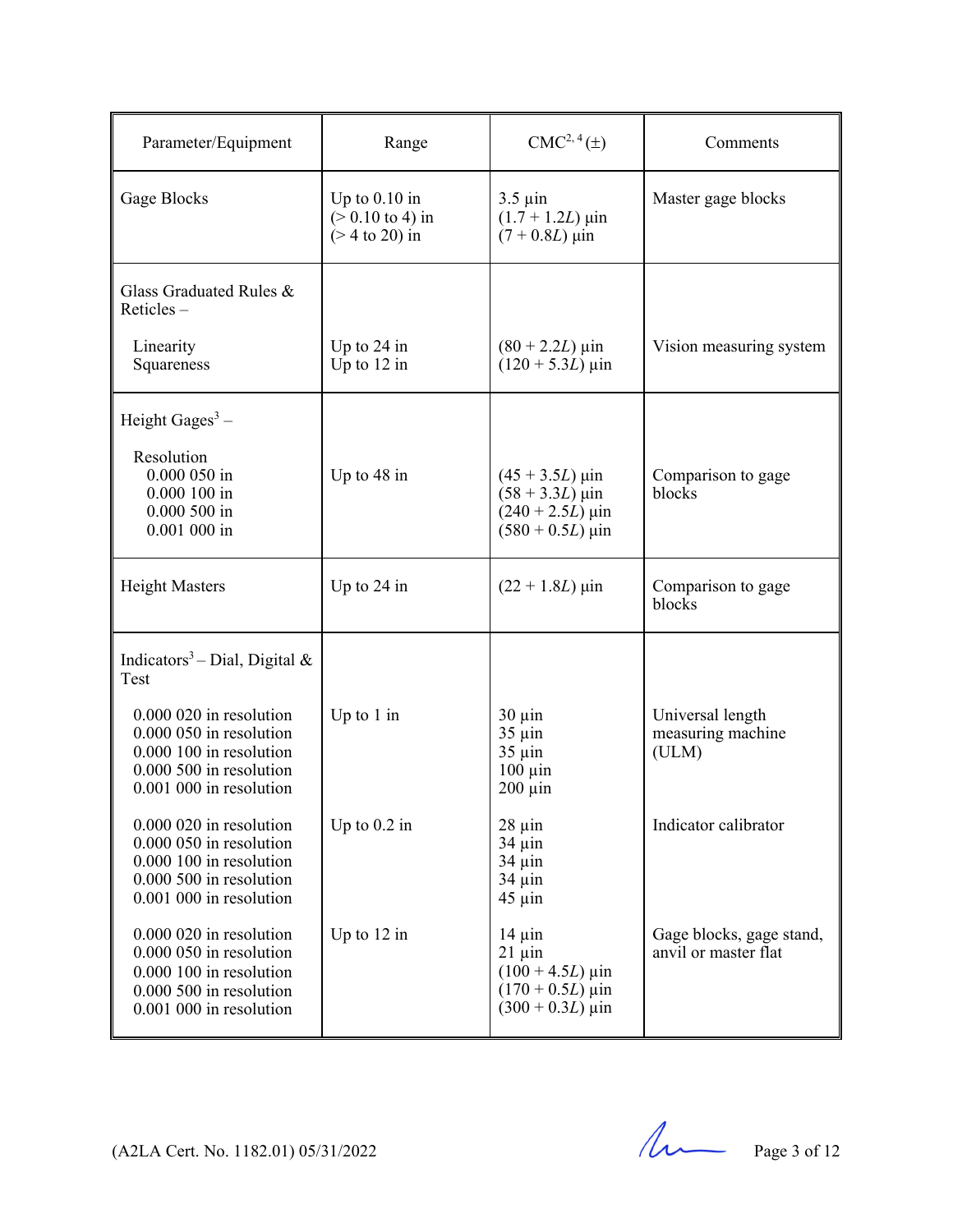| Parameter/Equipment                        | Range                                               | $CMC2, 4(\pm)$                                        | Comments                                                |
|--------------------------------------------|-----------------------------------------------------|-------------------------------------------------------|---------------------------------------------------------|
| Indicator Calibrator-                      |                                                     |                                                       |                                                         |
| Linearity                                  | Up to $0.2$ in                                      | $13 \mu$ in                                           | Amplifier with gage<br>probe                            |
| <b>Anvil Flatness</b>                      | Up to $60 \mu$ in                                   | $8 \mu$ in                                            | Optical flat                                            |
| Inch Bars, Reference<br>Bars, Step Masters | Up to $40$ in                                       | $(20 + 2.2L)$                                         | Comparison to gage<br>blocks                            |
| Inside Micrometers                         | Up to $24$ in                                       | $(50 + 6L)$ µin                                       | Universal length<br>measuring machine                   |
| Length Standards                           | Up to $24$ in<br>$(> 24$ to 72) in<br>Up to $24$ in | $(6 + 2L)$ µin<br>$(17 + 2.3L)$ µin<br>$(5 + 3L)$ µin | Mikrokator and gage<br>blocks<br>ULM & length standards |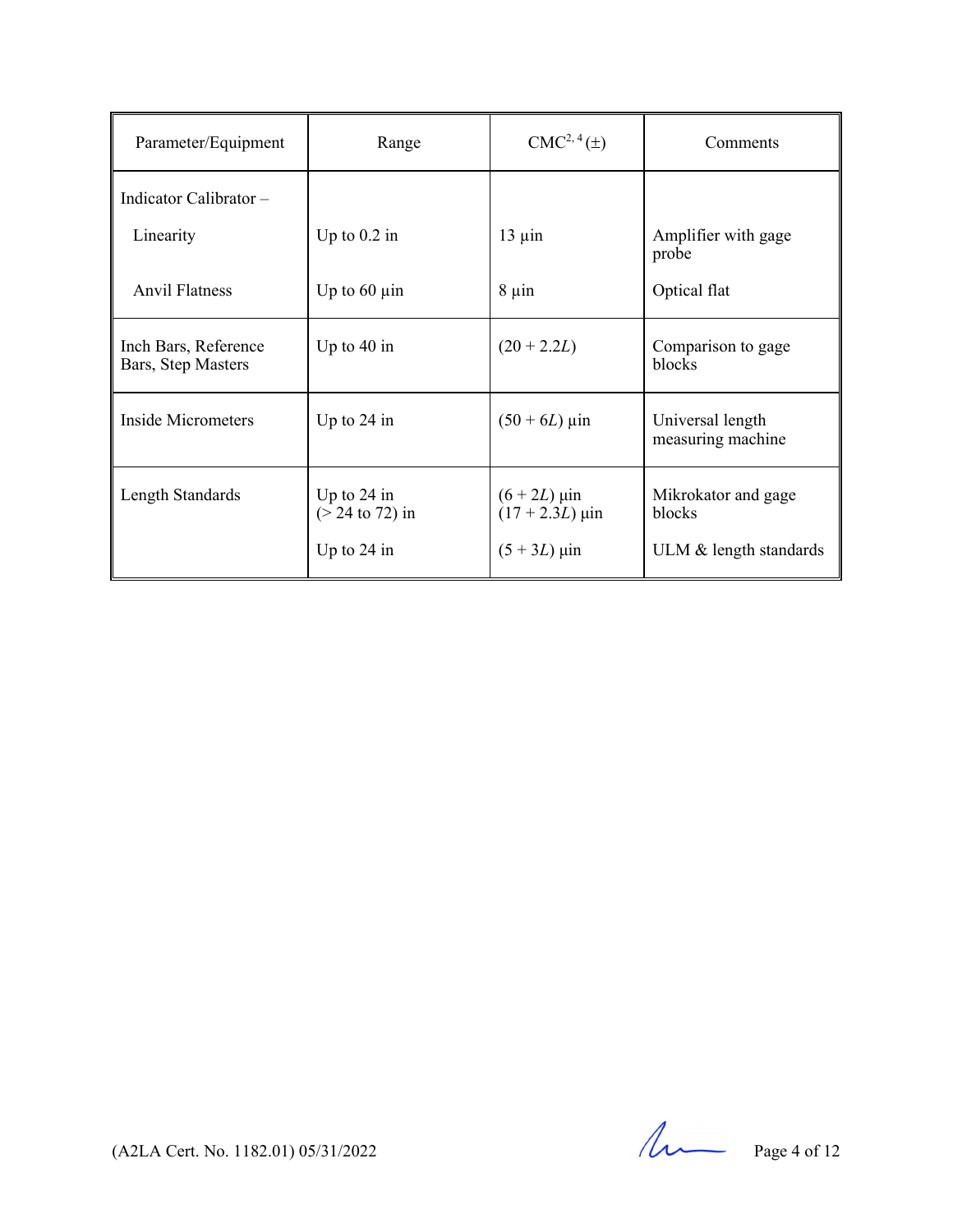| Parameter/Equipment                                                                        | Range                                                                           | $CMC2, 4.8(\pm)$                                                                                 | Comments                          |
|--------------------------------------------------------------------------------------------|---------------------------------------------------------------------------------|--------------------------------------------------------------------------------------------------|-----------------------------------|
| Outside Micrometers <sup>3</sup> –                                                         |                                                                                 |                                                                                                  |                                   |
| Resolution<br>$0.000005$ in<br>$0.000020$ in<br>$0.000050$ in<br>$0.0001$ in<br>$0.001$ in | Up to $1$ in<br>Up to $1$ in<br>Up to $50$ in<br>Up to $50$ in<br>Up to $50$ in | $12 \mu$ in<br>$21 \mu$ in<br>$(24 + 9L)$ µin<br>$(69 + 6L)$ µin<br>$(580 + 2L) \,\mu \text{in}$ | Comparison to gage<br>blocks      |
| Anvil Parallelism                                                                          | Up to $1$ in                                                                    | $31 \mu$ in                                                                                      | Gage ball                         |
| <b>Optical Coordinate</b><br>Measuring Machines &<br>Video Systems $3 -$                   |                                                                                 |                                                                                                  |                                   |
| Linear Displacement<br>Accuracy <sup>7</sup>                                               | Stage Length:<br>Up to $44$ in                                                  | $[(0.9T - 0.08)L + (-2.3T +$<br>$240$ ] $\mu$ in                                                 | Glass grid                        |
|                                                                                            | Stage Length:<br>Up to 34 in                                                    | $[(1T-0.7)L + (-0.8T +$<br>99)] µin                                                              | Glass rule                        |
|                                                                                            | Stage Length:<br>$($ > $34$ to 44) in                                           | $[(1T-0.7)L + (-0.8T +$<br>$180$ ] $\mu$ in                                                      |                                   |
|                                                                                            | Column Height:<br>Up to $8$ in                                                  | $[(1.4T)L + (-1T + 130)]$<br>μin.                                                                | Gage blocks,<br>indicator         |
| Squareness                                                                                 | Up to 18 in                                                                     | $(5.3L + 120)$ µin                                                                               | Glass rule or optical<br>ball bar |
| Par centricity                                                                             | FOV <sup>9</sup>                                                                | $(110 + 0.6L)$ µin                                                                               | Glass rule                        |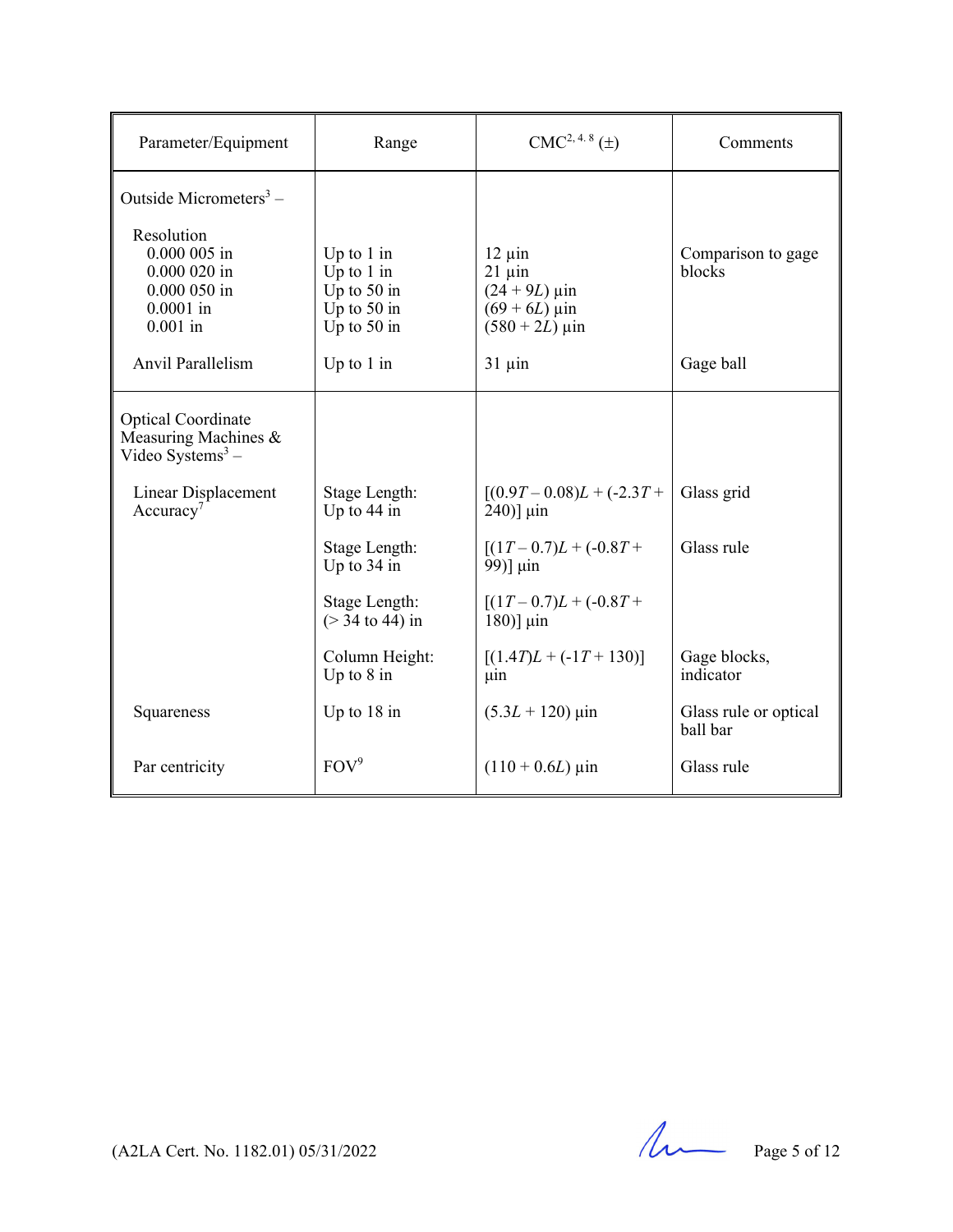| Parameter/Equipment                                                                  | Range                                                                                        | $\text{CMC}^{2,\,4,\,8}\left(\pm\right)$                                               | Comments                                             |
|--------------------------------------------------------------------------------------|----------------------------------------------------------------------------------------------|----------------------------------------------------------------------------------------|------------------------------------------------------|
| Optical Comparators &<br>Optical Measuring<br>Machines <sup>3</sup> –                |                                                                                              |                                                                                        |                                                      |
| $Magnification -$<br>Up to $8$ in<br>$($ > 8 to 16) in<br>$(> 16 \text{ to } 24)$ in | 10x, 20x, 25x, 30x<br>31.25x, 50x, 62.5x<br>100x, 250x, 500x                                 | $0.012\%$ of magnification<br>$0.012\%$ of magnification<br>$0.012\%$ of magnification | Glass masters,<br>angle blocks and<br>measuring rods |
| Linear Axis <sup>8</sup>                                                             | X & Y Axis                                                                                   | $[(1.4T-4.4)L+(-1.4T+$<br>$110$ ] $\mu$ in                                             |                                                      |
| Squareness                                                                           | $3$ in                                                                                       | $83 \mu$ in                                                                            |                                                      |
| Angularity                                                                           | $(0 \text{ to } 360)$ °                                                                      | 1'                                                                                     |                                                      |
| Parallels, Straight Edges,<br>$1-2-3$ Blocks $-$                                     |                                                                                              |                                                                                        |                                                      |
| Parallel & Straight<br>Length, Width, Height                                         | Up to $40$ in<br>Up to $40$ in                                                               | $(10 + 3L)$ µin<br>$37 \mu$ in                                                         | Amplifier, gage<br>probe and surface<br>plate        |
| Pitch Gages $-$                                                                      |                                                                                              |                                                                                        |                                                      |
| English<br>Metric<br>Acme                                                            | $(2 \text{ to } 84)$ TPI<br>$(0.25 \text{ to } 11.5) \text{ mm}$<br>$(1 \text{ to } 12)$ TPI | $220 \mu$ in<br>$5.6 \mu m$<br>$220 \mu$ in                                            | Optical/vision<br>measuring system                   |
| Plain Pin/Plug Gages -                                                               |                                                                                              |                                                                                        |                                                      |
| Low Accuracy<br><b>High Accuracy</b>                                                 | Up to $16$ in<br>Up to $16$ in                                                               | $(33 + 1.4D)$ µin<br>$(10 + 1.3D)$ uin                                                 | Universal length<br>measuring<br>machine             |
| Plain Ring Gages                                                                     | $(0.050 \text{ to } 0.70)$ in                                                                | $15 \mu$ in                                                                            | Internal<br>comparator                               |
|                                                                                      | Up to 18 in                                                                                  | $(10 + 3.7D)$ µin                                                                      | High accuracy<br><b>ULM</b>                          |
| Precision Levels-                                                                    |                                                                                              |                                                                                        |                                                      |
| <b>Bubble Levels</b>                                                                 | Up to $15$ in                                                                                | $100 \mu$ in                                                                           | Amplifier with<br>gage probe                         |
| <b>High Accuracy</b><br>Inclinometers, Digital<br>Protractors                        | Up to $\pm$ 1000 arc-sec                                                                     | 1 arc-sec                                                                              | Sine plate and<br>gage blocks                        |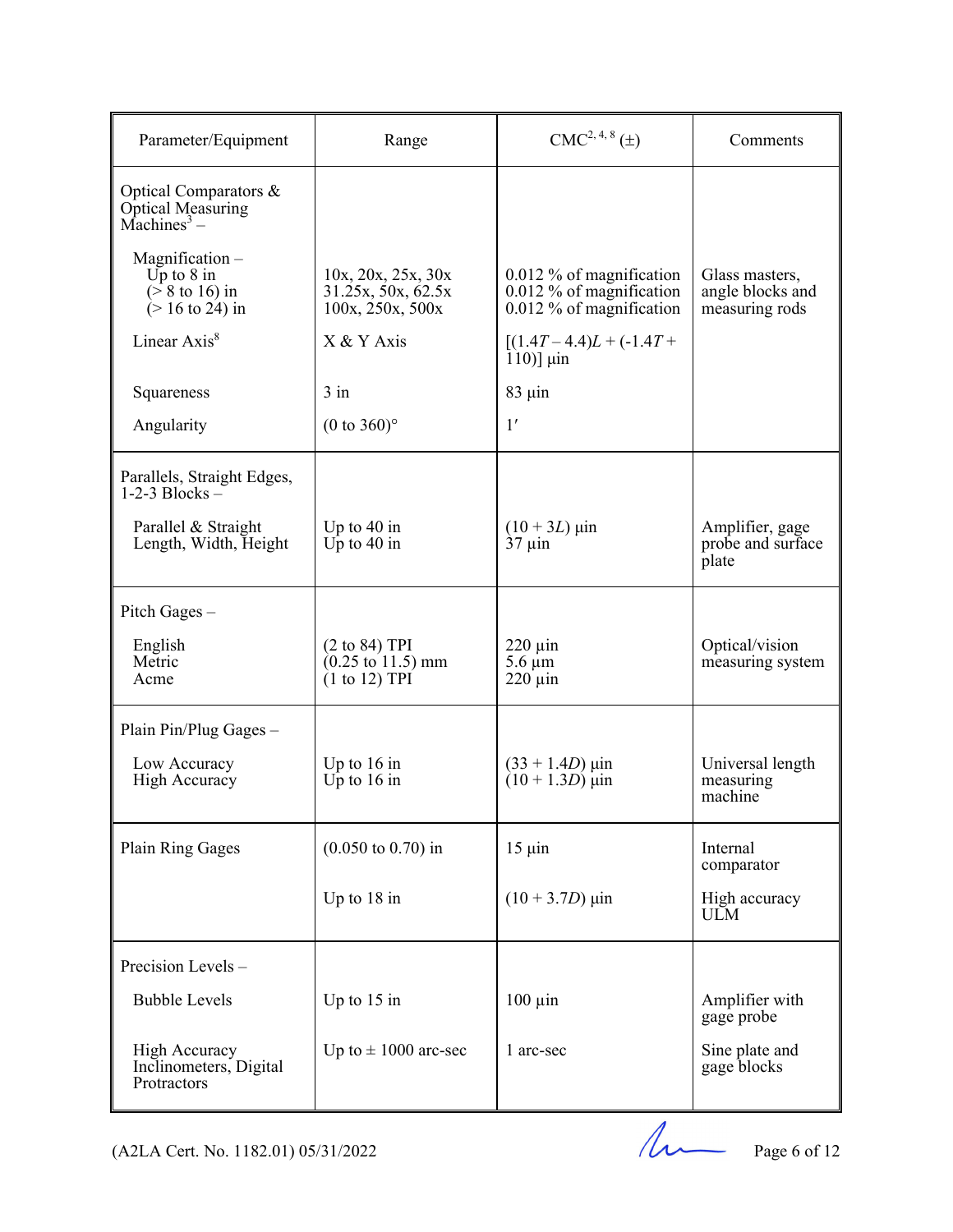| Parameter/Equipment                 | Range                          | CMC <sup>2, 4</sup> (±)        | Comments                                                                                  |
|-------------------------------------|--------------------------------|--------------------------------|-------------------------------------------------------------------------------------------|
| Protractors                         |                                |                                |                                                                                           |
| Bevel                               | Up to $180^\circ$              | $0^{\circ}$ 2' 50"             | Optical/vision<br>measuring system                                                        |
| Non-Bevel                           | $(0 to 360)$ <sup>o</sup>      | $0^{\circ} 5' 15''$            | Sine Plate, gage blocks                                                                   |
| Radius Gages                        | Up to $12$ in                  | $(210 + 14L)$ µin              | Optical/vision<br>measuring system                                                        |
| Roundness - Form                    | Up to 10 in diameter           | $[(3D+6)+3H]$ µin              | Roundness measuring<br>system                                                             |
| Roundness Measuring<br>$Systems3 -$ |                                |                                |                                                                                           |
| Radial Departure                    | Up to $360^\circ$              | $7 \mu$ in                     | Precision sphere                                                                          |
| Gage Head Calibration               | $200 \mu$ in                   | $5 \mu$ in                     | Gage blocks                                                                               |
| <b>Axial Error</b>                  | $100 \mu$ in                   | $7 \mu$ in                     | Precision sphere                                                                          |
| Coning                              | $100 \mu$ in                   | $7 \mu$ in                     | Precision sphere                                                                          |
| Steel Rulers & Tape<br>Measures     | Up to 300 in                   | $(290 + 18L) \,\mu \text{in}$  | Vision measuring<br>system                                                                |
| Sine Plates & Sine Bars -           |                                |                                |                                                                                           |
| Angle<br>Parallelism                | Up to $20$ in<br>Up to $20$ in | 5 <sup>''</sup><br>$63 \mu$ in | Master gage blocks,<br>master angle blocks,<br>surface plate, amplifier<br>with gage head |
| Spheres & Precision Balls -         |                                |                                |                                                                                           |
| Diameter                            | Up to $3$ in                   | $(19 + 1.2D)$ µin              | Universal length                                                                          |
| <b>High Accuracy</b>                | Up to $3$ in                   | $(8.5 + 1.5D) \,\mu\text{in}$  | measuring machine,<br>master precision balls                                              |
| Sphericity                          | Up to $3$ in                   | $[(3D+6)+3H] \mu$ in           | Roundness measuring<br>system                                                             |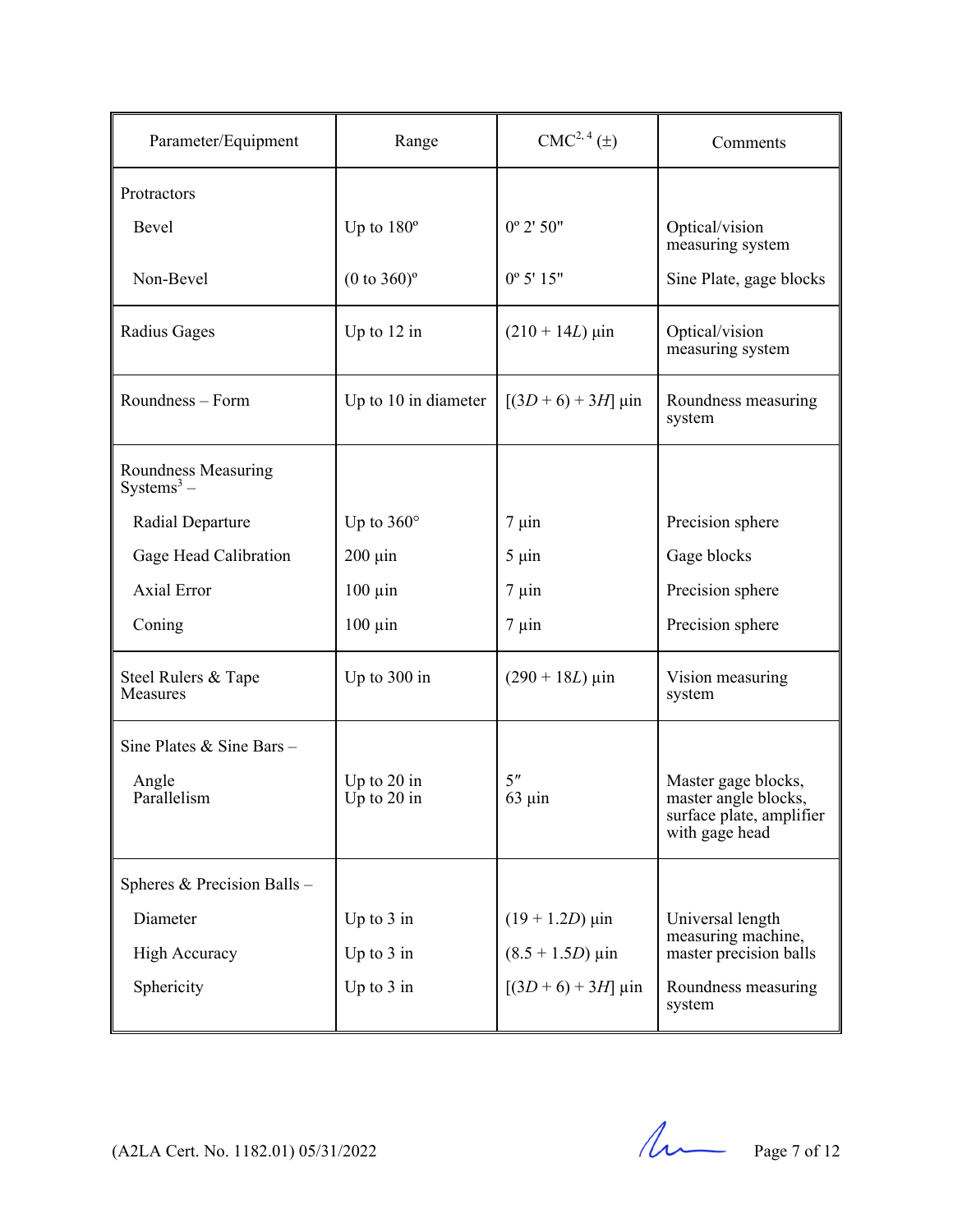| Parameter/Equipment                           | Range                                                                                                                                        | CMC <sup>2, 4</sup> (±)                | Comments                                                         |
|-----------------------------------------------|----------------------------------------------------------------------------------------------------------------------------------------------|----------------------------------------|------------------------------------------------------------------|
| Surface $Plates^3$ –                          |                                                                                                                                              |                                        |                                                                  |
| Grades AA, A and B                            |                                                                                                                                              |                                        |                                                                  |
| Flatness                                      | Up to $354$ in DL                                                                                                                            | $10\sqrt{DL}$ µin                      | Precision level system,                                          |
| <b>Repeat Reading</b>                         | Up to $0.002$ in                                                                                                                             | $26 \mu$ in                            | Repeat-O-Meter                                                   |
| Surface Finish Testers for<br>$Ra^3$ –        |                                                                                                                                              |                                        |                                                                  |
| $(2 \text{ to } 500) \text{ } \mu \text{in}$  | $(113 \text{ to } 120) \text{ } \mu \text{in}$                                                                                               | $4 \mu$ in                             | Master surface finish                                            |
| $(0.05 \text{ to } 12.5) \text{ }\mu\text{m}$ | $(2.88 \text{ to } 3.06) \mu m$                                                                                                              | $0.09 \mu m$                           | roughness specimen at<br>indicated points in<br>range            |
| <b>Surface Roughness</b><br>Specimens-        |                                                                                                                                              |                                        |                                                                  |
| Ra<br>Rq<br>Ry (Rmax)                         | $(2 \text{ to } 500) \text{ } \mu \text{in}$<br>$(2 \text{ to } 500) \text{ } \mu \text{in}$<br>$(2 \text{ to } 500) \text{ } \mu \text{in}$ | $3 \mu$ in<br>$3 \mu$ in<br>$7 \mu$ in | Surface finish analyzer                                          |
| Threaded Plug Gages -                         |                                                                                                                                              |                                        |                                                                  |
| Major Diameter<br>Pitch Diameter              | Up to $12$ in<br>Up to $12$ in                                                                                                               | $(29 + 1.7D)$ µin<br>$(73 + 2D)$ µin   | ULM and 3-wire<br>method                                         |
| Thread Wires $-$                              |                                                                                                                                              |                                        |                                                                  |
| Working                                       | Up to $0.500$ in<br>diameter                                                                                                                 | $13 \mu$ in                            | Mikrokator and<br>master thread wires                            |
| Master                                        | Up to $0.500$ in<br>diameter                                                                                                                 | $10 \mu$ in                            | Universal length<br>measuring machine                            |
| V-Blocks-                                     |                                                                                                                                              |                                        |                                                                  |
| Parallelism<br>Squareness                     | Up to $10$ in<br>Up to $10$ in                                                                                                               | $32 \mu$ in<br>$(63 + 10L)$ µin        | Surface plate, gage pin,<br>master square, amp.<br>and gage head |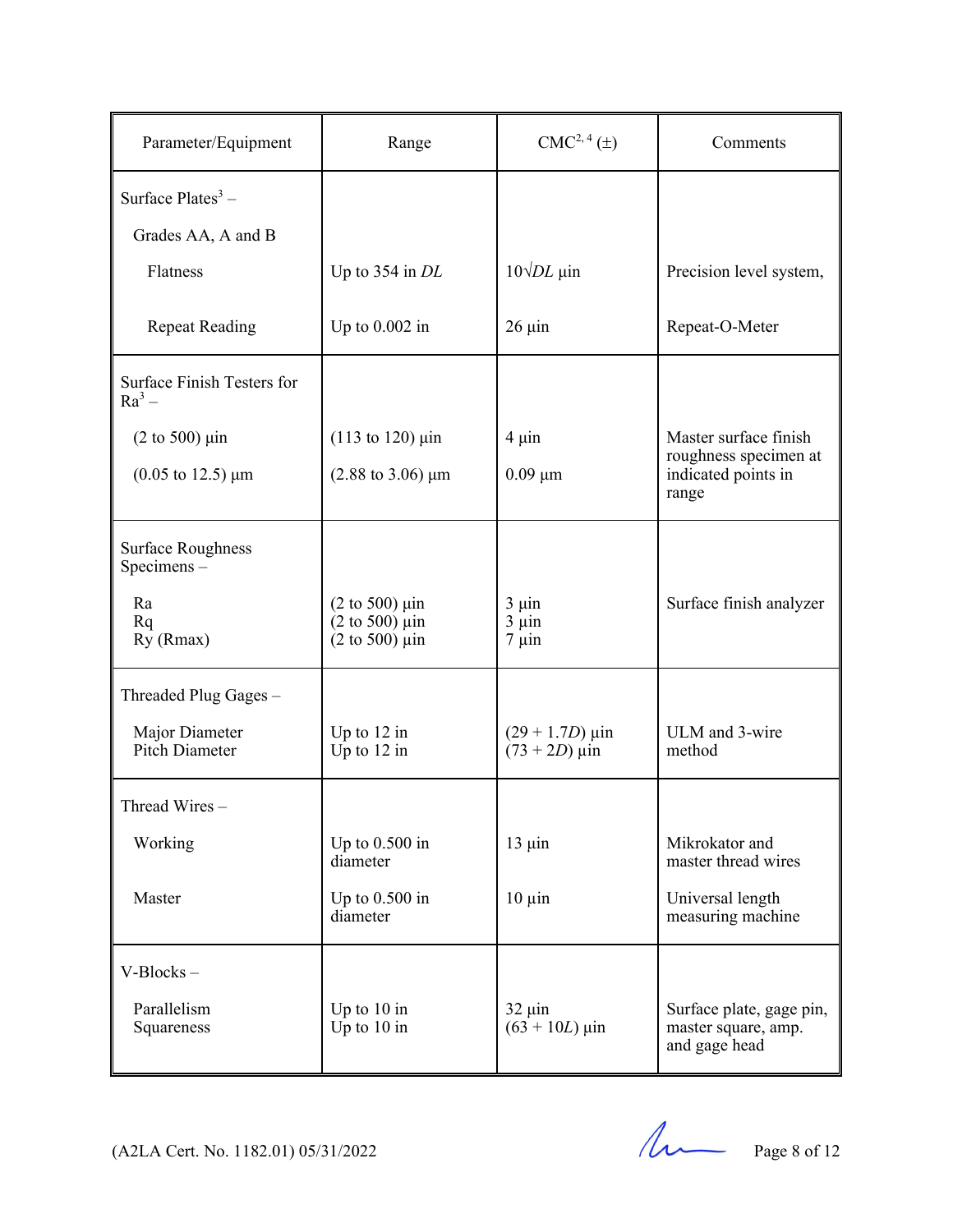## II. Dimensional Testing<sup>1</sup>

| Parameter/Equipment           | Range                                                                                        | CMC <sup>2, 4</sup> (±)  | Comments                      |
|-------------------------------|----------------------------------------------------------------------------------------------|--------------------------|-------------------------------|
| Length <sup>5</sup> – Measure |                                                                                              |                          |                               |
| 1-Dimensional                 | Up to $12$ in                                                                                | $(68 + 1.2L)$ µin        | Vision coordinate             |
| 2-Dimensional                 | Up to $(12 \times 12)$ in                                                                    | $(130 + 20L)$ µin        | measuring machine             |
| 3-Dimensional                 | Up to $(12 \times 12 \times 4)$ in                                                           | $(240 + 53L) \,\mu$ in   |                               |
| Surface $\text{Finish}^5$ –   |                                                                                              |                          |                               |
| Ra<br>Ry (Rmax)               | $(2 \text{ to } 500) \text{ } \mu \text{in}$<br>$(2 \text{ to } 500) \text{ } \mu \text{in}$ | $5 \mu$ in<br>$7 \mu$ in | Surface analyzer              |
| Flatness <sup>5</sup>         | Up to $5$ in<br>$(5 \text{ to } 12)$ in                                                      | $8 \mu$ in<br>$9 \mu$ in | Optical flat                  |
| Roundness – $Form5$           | Up to 10 in diameter                                                                         | $[(3D+6)+3H]$ µin        | Roundness measuring<br>system |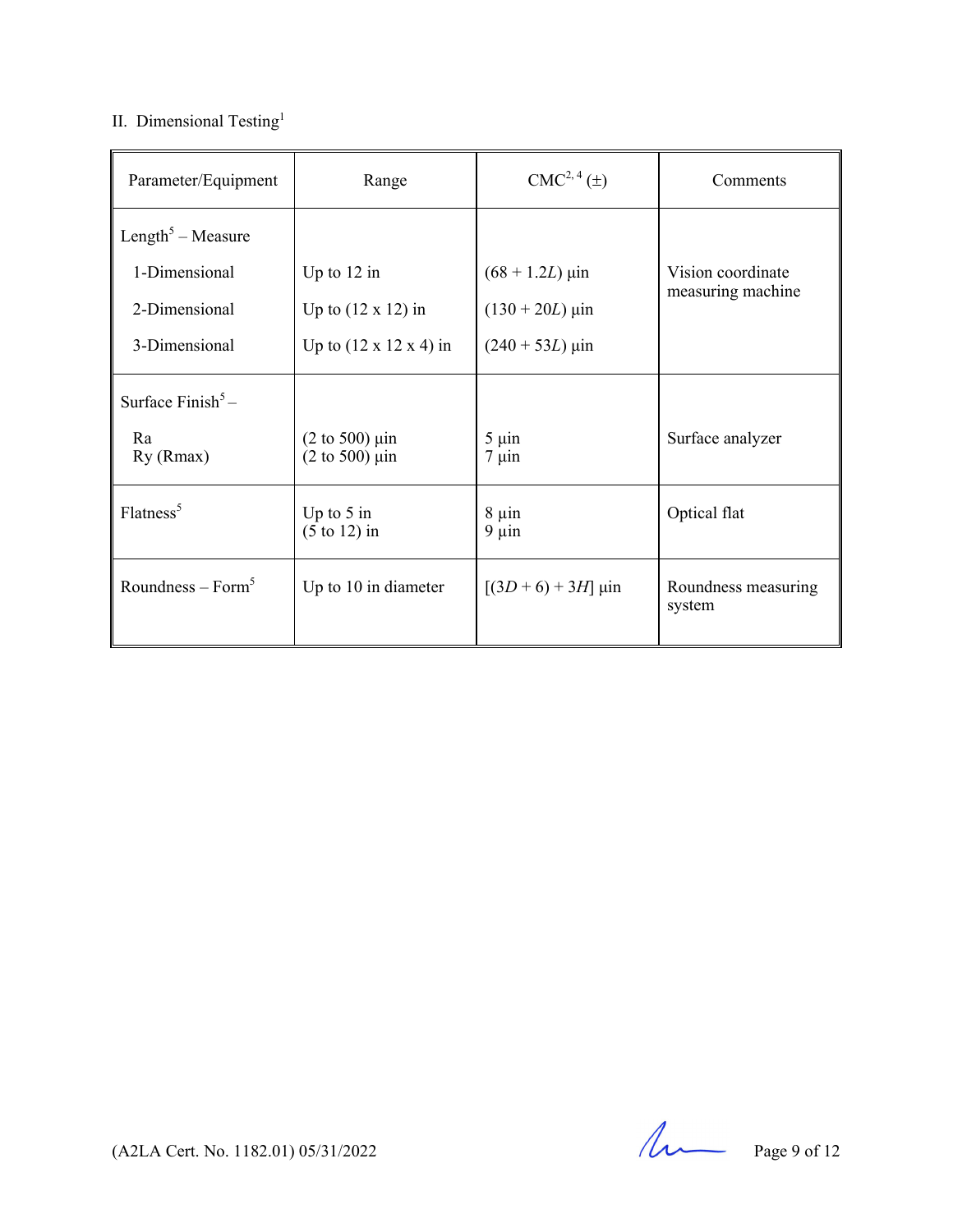## III. Mechanical

| Parameter/Equipment            | Range                                                                                                                                                                                                                                                                                                                                                                                                                                                                                                                                                                                                                                                                                                                                                                                                                                                                                                                        | $CMC2(\pm)$                                                                                                                                                                                                                                                                                                                                                                                                      | Comments                         |
|--------------------------------|------------------------------------------------------------------------------------------------------------------------------------------------------------------------------------------------------------------------------------------------------------------------------------------------------------------------------------------------------------------------------------------------------------------------------------------------------------------------------------------------------------------------------------------------------------------------------------------------------------------------------------------------------------------------------------------------------------------------------------------------------------------------------------------------------------------------------------------------------------------------------------------------------------------------------|------------------------------------------------------------------------------------------------------------------------------------------------------------------------------------------------------------------------------------------------------------------------------------------------------------------------------------------------------------------------------------------------------------------|----------------------------------|
| Scales & Balances <sup>3</sup> | ( $> 0$ to $\leq 500$ ) mg<br>$>$ 500 mg to $\leq$ 5 g<br>$(> 5 \text{ to } \leq 10) \text{ g}$<br>$(> 10 \text{ to } \leq 30) \text{ g}$<br>$(>30 \text{ to } \leq 50) \text{ g}$<br>$($ > 50 to $\leq$ 80) g<br>$(> 80 \text{ to } \leq 100) \text{ g}$<br>$(>100 \text{ to } \leq 150) \text{ g}$<br>$(>150 \text{ to } \leq 200) \text{ g}$<br>$(> 200 \text{ to } \leq 300) \text{ g}$<br>$(>300 \text{ to } \leq 500) \text{ g}$<br>$(> 500 \text{ to } \leq 1000) \text{ g}$<br>$(> 1 \text{ to } \leq 1.5) \text{ kg}$<br>$(> 1.5 \text{ to } \leq 2) \text{ kg}$<br>( $> 2$ to $\leq$ 3) kg<br>( $>$ 3 to $\leq$ 4) kg<br>( $>$ 4 to $\leq$ 5) kg<br>( $> 5$ to $\leq 6$ ) kg<br>( $> 6$ to $\leq 8$ ) kg<br>$(> 8 \text{ to } \le 10) \text{ kg}$<br>$(> 10 \text{ to } \le 15) \text{ kg}$<br>$(> 15 \text{ to } \leq 20) \text{ kg}$<br>$(> 20 \text{ to } \leq 25) \text{ kg}$<br>( $> 25$ to $\leq$ 29.532) kg | $0.05$ mg<br>$0.05$ mg<br>$0.05$ mg<br>$0.05$ mg<br>$0.06$ mg<br>$0.06$ mg<br>$0.06$ mg<br>$0.06$ mg<br>$0.07$ mg<br>$1.2 \text{ mg}$<br>$6.3 \text{ mg}$<br>$12 \text{ mg}$<br>$14 \text{ mg}$<br>$24 \text{ mg}$<br>$27 \text{ mg}$<br>$29 \text{ mg}$<br>$0.78$ mg<br>$12 \text{ mg}$<br>$1.1 \text{ mg}$<br>$1.6 \text{ mg}$<br>$1.3 \text{ mg}$<br>1.9 <sub>mg</sub><br>$2.1 \text{ mg}$<br>$31 \text{ mg}$ | Class $2, 3, 6$ and F<br>weights |
| Torque Wrenches                | $(5 \text{ to } 50)$ lbf.in<br>(40 to 400) lbf.in<br>$(100 to 1000)$ lbf.in<br>$(25$ to $250)$ lbf ft<br>$(60 \text{ to } 600)$ lbf ft                                                                                                                                                                                                                                                                                                                                                                                                                                                                                                                                                                                                                                                                                                                                                                                       | 1.9 % of reading<br>1.8 % of reading<br>1.2 % of reading<br>$0.8\%$ of reading<br>1.5 % of reading                                                                                                                                                                                                                                                                                                               | Torque tester                    |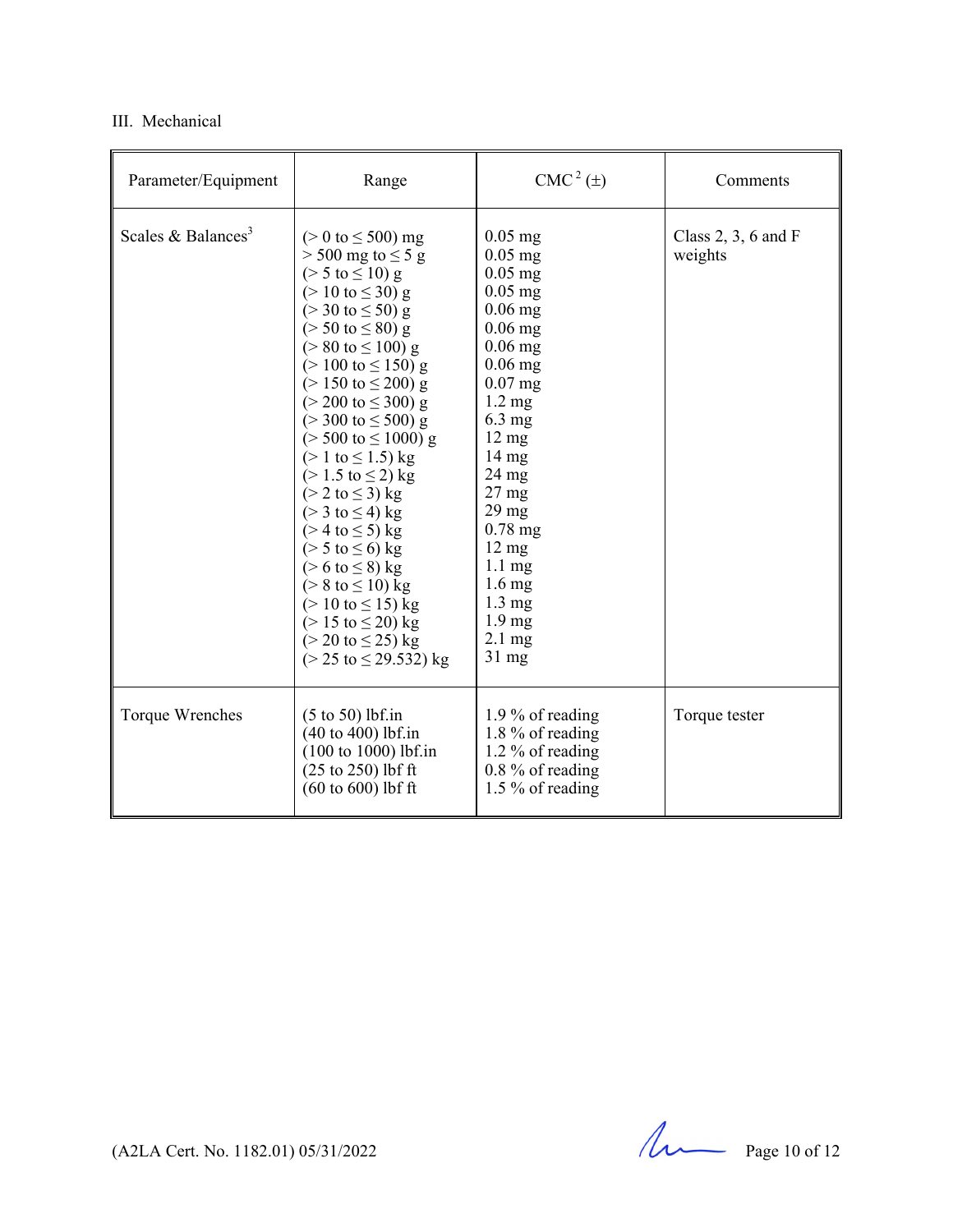| Parameter/Equipment                                                   | Range                                                                | $CMC2(\pm)$                               | Comments                                     |
|-----------------------------------------------------------------------|----------------------------------------------------------------------|-------------------------------------------|----------------------------------------------|
| Indirect Verification of<br>Rockwell Hardness<br>Testers <sup>3</sup> | HRA:<br>< 70<br>$( \geq 70 \text{ and } < 80)$<br>$\geq 80$          | 0.14 HRA<br>0.12 HRA<br>0.11 HRA          | Indirect verification per<br><b>ASTM E18</b> |
|                                                                       | HRBW:<br>< 60<br>$( \ge 60 \text{ and } < 80)$<br>$\geq 80$          | 0.66 HRBW<br>0.54 HRBW<br>0.43 HRBW       |                                              |
|                                                                       | HRC:<br>$<$ 35<br>$( \ge 35 \text{ and } 560)$<br>$\geq 60$          | 0.35 HRC<br>0.33 HRC<br>0.31 HRC          |                                              |
|                                                                       | <b>HR15N:</b><br>< 78<br>$( \geq 78 \text{ and } < 90)$<br>$\geq 90$ | 0.36 HR15N<br>0.25 HR15N<br>0.22 HR15N    |                                              |
|                                                                       | <b>HR30N:</b><br>< 55<br>$( \ge 55 \text{ and } 100$<br>$\geq$ 77    | 0.41 HR30N<br>0.36 HR30N<br>0.31 HR30N    |                                              |
|                                                                       | <b>HR45N:</b><br>$<$ 37<br>$(≥ 37$ and < 66)<br>$\geq 66$            | 0.48 HR45N<br>0.42 HR45N<br>0.42 HR45N    |                                              |
|                                                                       | HR15TW:<br>< 81<br>$( \geq 81$ and < 87)<br>$\geq 87$                | 0.58 HR15TW<br>0.42 HR15TW<br>0.33 HR15TW |                                              |
|                                                                       | HR30TW:<br>< 57<br>$( \geq 57 \text{ and } < 70)$<br>$\geq 70$       | 0.50 HR30TW<br>0.42 HR30TW<br>0.34 HR30TW |                                              |
|                                                                       | HR45TW:<br>$<$ 33<br>$( \ge 33 \text{ and } < 53)$<br>$\geq$ 53      | 0.49 HR45TW<br>0.46 HR45TW<br>0.44 HR45TW |                                              |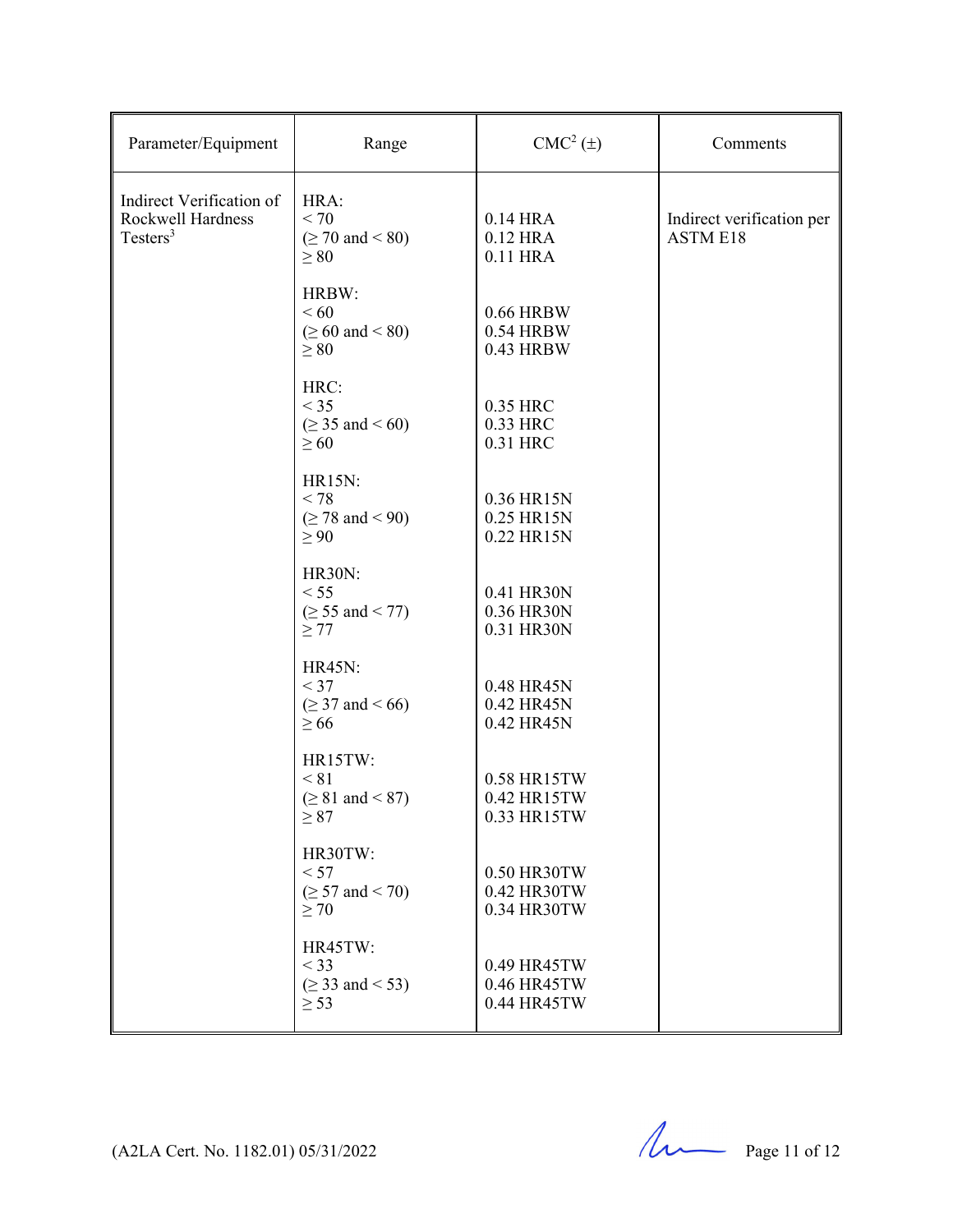$1$ This laboratory offers commercial dimensional testing, calibration and field calibration services.

- $2^2$  Calibration and Measurement Capability Uncertainty (CMC) is the smallest uncertainty of measurement that a laboratory can achieve within its scope of accreditation when performing more or less routine calibrations of nearly ideal measurement standards or nearly ideal measuring equipment. CMCs represent expanded uncertainties expressed at approximately the 95 % level of confidence, usually using a coverage factor of  $k = 2$ . The actual measurement uncertainty of a specific calibration performed by the laboratory may be greater than the CMC due to the behavior of the customer's device and to influences from the circumstances of the specific calibration.
- $3$  Field calibration service is available for this calibration. Please note the actual measurement uncertainties achievable on a customer's site can normally be expected to be larger than the CMC found on the A2LA Scope. Allowance must be made for aspects such as the environment at the place of calibration and for other possible adverse effects such as those caused by transportation of the calibration equipment. The usual allowance for the actual uncertainty introduced by the item being calibrated, (e.g. resolution) must also be considered and this, on its own, could result in the actual measurement uncertainty achievable on a customer's site being larger than the CMC.
- $4 \text{ In the statement of CMC, } L \text{ is the numerical value of the nominal length of the device measured in inches}$ or meters;  $R$  is the numerical value of the resolution of the device in microinches;  $D$  is the numerical value of the nominal diameter of the device and *H* is the height at which the part was measured in inches. Pitch diameter is measured by the three-wire method. Major diameter is calibrated by direct measurement. In the statement of CMC, *DL* is the diagonal length of the Unit under test in inches; and, *Q* is the torque of the unit under test in ft lbf, unless otherwise noted.
- $<sup>5</sup>$ This laboratory meets R205 Specific Requirements: Calibration Laboratory Accreditation Program for</sup> the types of dimensional tests listed above and is considered equivalent to that of a calibration.
- <sup>6</sup> Repeatability of the Unit Under Test has not been utilized in the calculation of the CMC value for this measurement parameter.
- <sup>7</sup> In the statement of CMC,  $T =$  greater of 1 °F or ABS value of gage environmental temperature from 68  $\mathrm{P}_{\mathrm{F}_{\mathrm{L}}}$
- <sup>8</sup> In the statement of CMC,  $T =$  greater of 4 °F or ABS value of gage environmental temperature from 68  $\circ$ F
- $9<sup>9</sup>$  In the statement of CMC, FOV = Field of View
- 10 This scope meets A2LA's *P112 Flexible Scope Policy*.

 $(A2LA$  Cert. No. 1182.01) 05/31/2022 Page 12 of 12